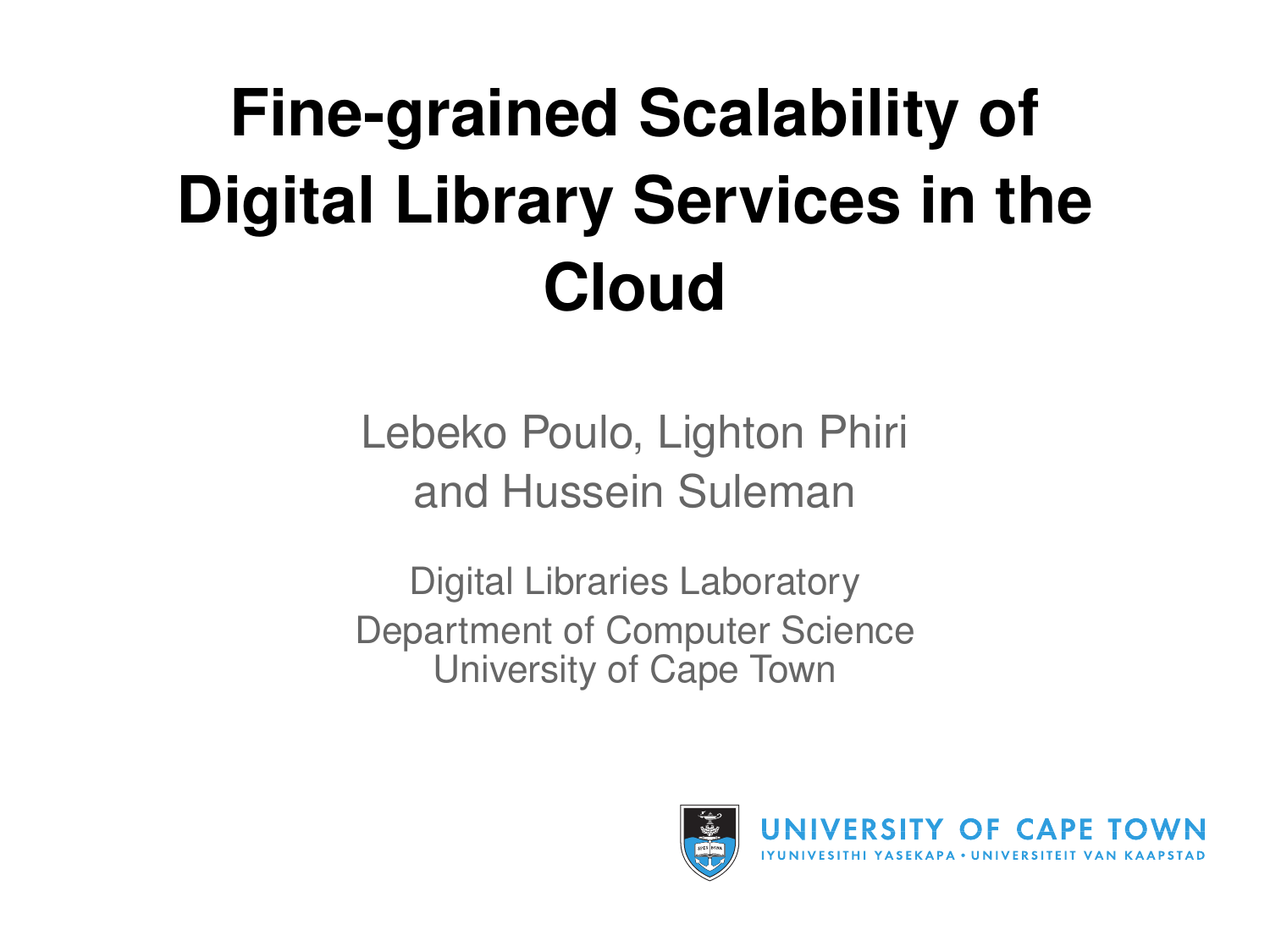## **Research Overview**

- Digital Libraries (DLs) and Digital Library Systems (DLSes)
- Research objectives
	- Develop techniques for building scalable digital information management systems based on efficient and on-demand use of generic grid-based technologies
	- $\Box$  Explore the use of existing cloud computing resources
- Research questions
	- Can a typical DL architecture be layered over an on-demand paradigm such as cloud computing?
	- $\Box$  Is there linear scalability with increasing data and service capacity needs?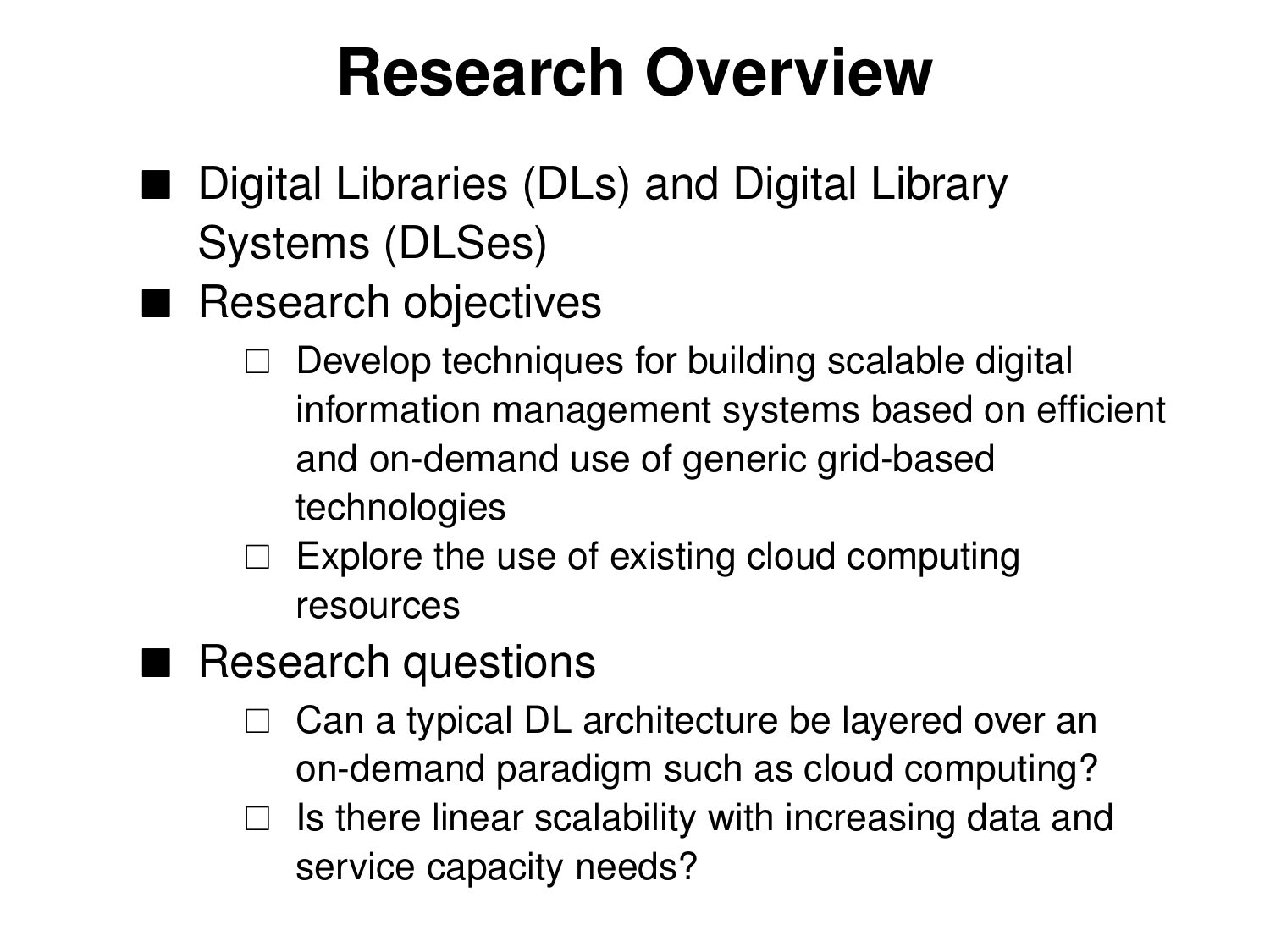## **How Quickly Does Data Scale?**



If the Digital Universe were represented by the memory in a stack of tablets, in 2013 it would have stretched two-thirds the way to the Moon\*

By 2020, there would be 6.6 stacks from the Earth to the Moon\*

#### Extent of data scalability

- Data growth rates estimated at 40% per year
- By 2020, data volumes will have grown to 44 times the 2009 size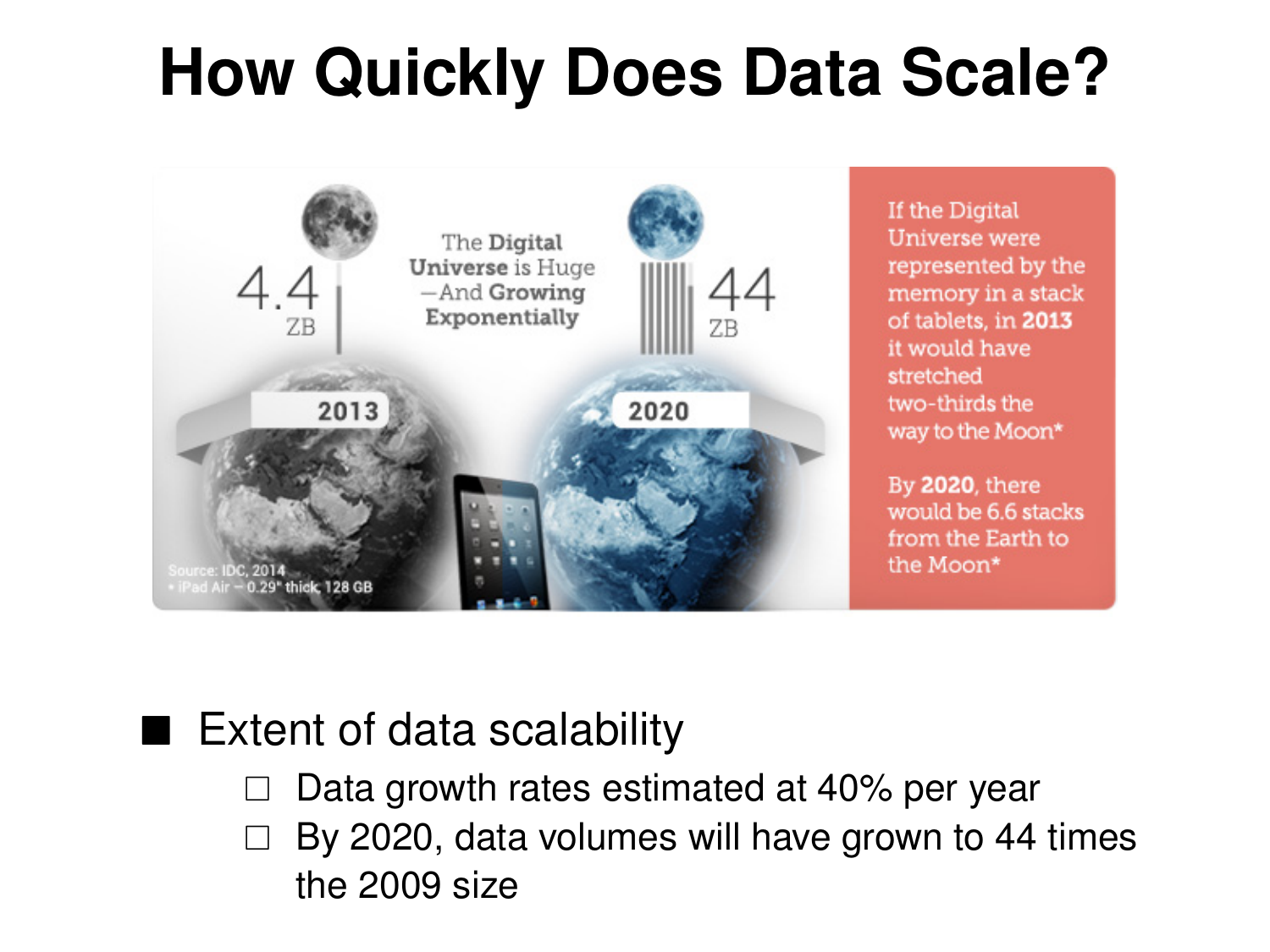## **Scaling Digital Library Systems**

■ Key criteria for design/implementation of DLSes

- Scalability
- □ Preservation
- The promise of cloud computing proven many times
	- Feasibility of migrating and hosting DLs evident
- Investigation of deep integration of DL services with cloud services required
	- Investigate efficacy of DL cloud adoption
	- Verify extent of unlimited scale
	- Maximise potential for cloud-service-level scalability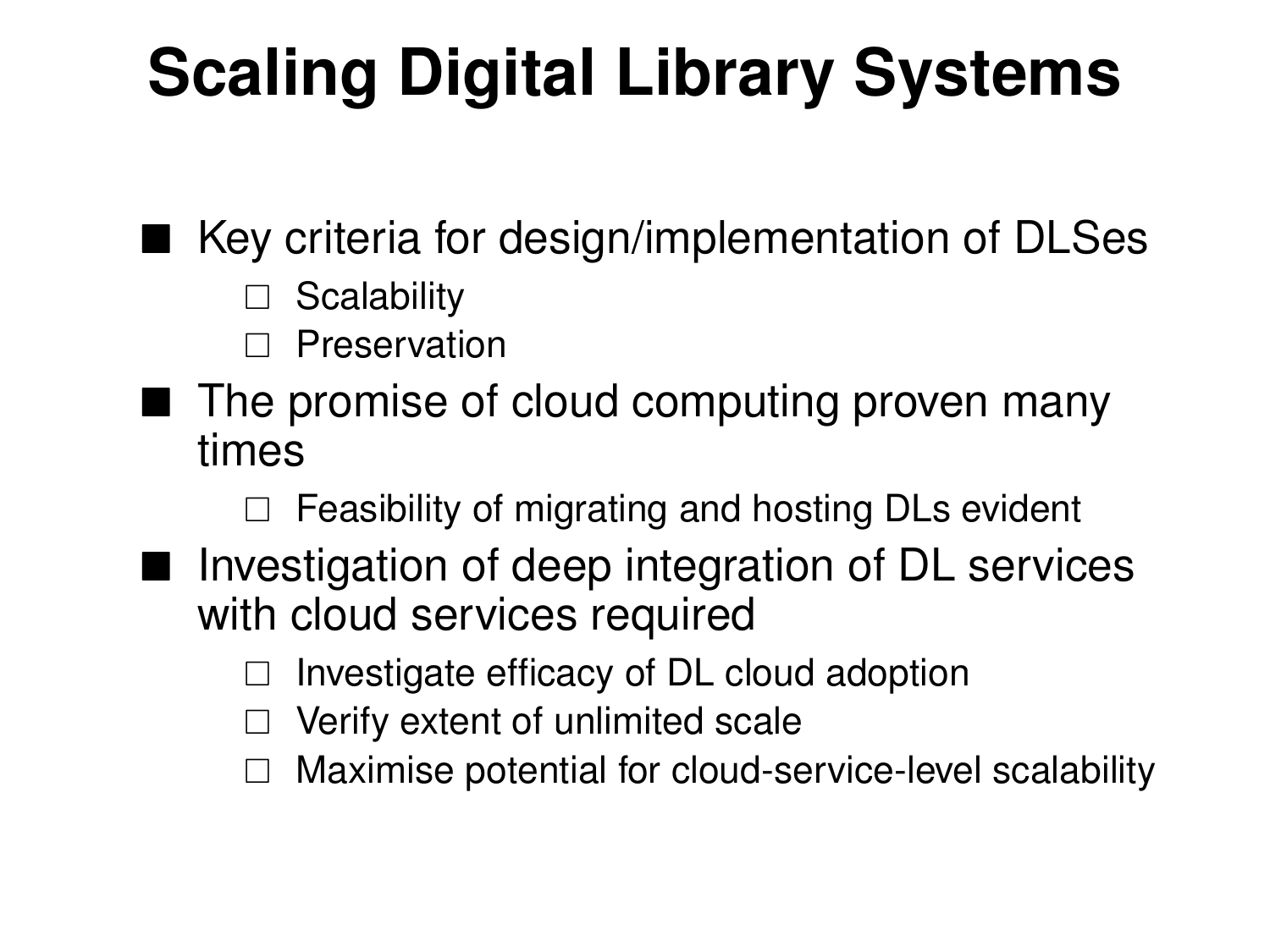# **Prototype DLS - Design**

- RQ #1—Can a typical DL architecture be layered over an on-demand paradigm?
- $\blacksquare$  Prior work on potential architectural designs for utility clouds
	- $\Box$  Emulation of parallel programming architectures
	- Utility computing offers flexibility of multiple architectural models
	- Potential architectures for scalable utility services
- Two architectural patterns adopted as basis for design of prototype architecture
	- $\Box$  Proxy architectures
	- Some aspects of Client-side architecture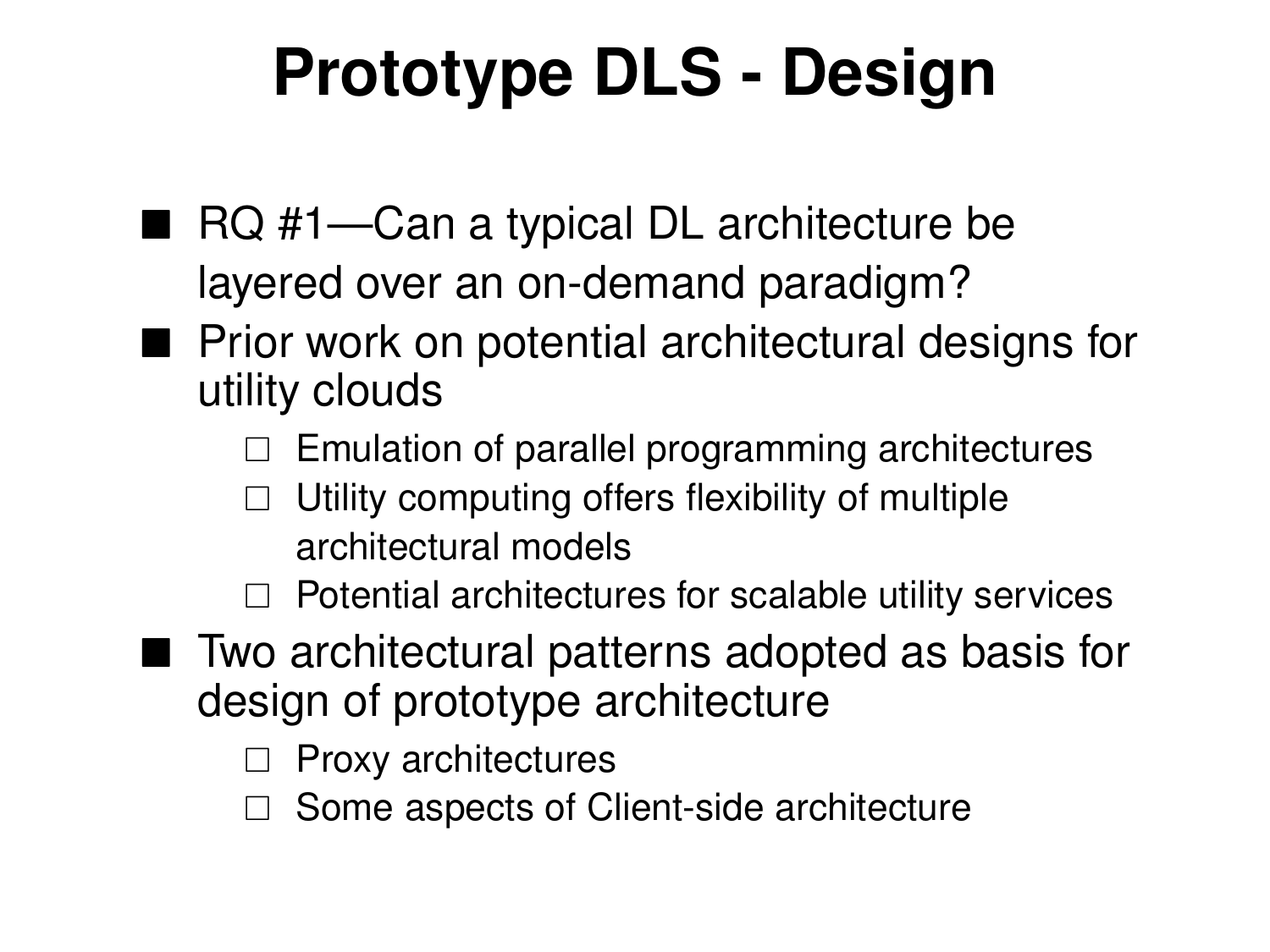## **Prototype DLS - Architecture**

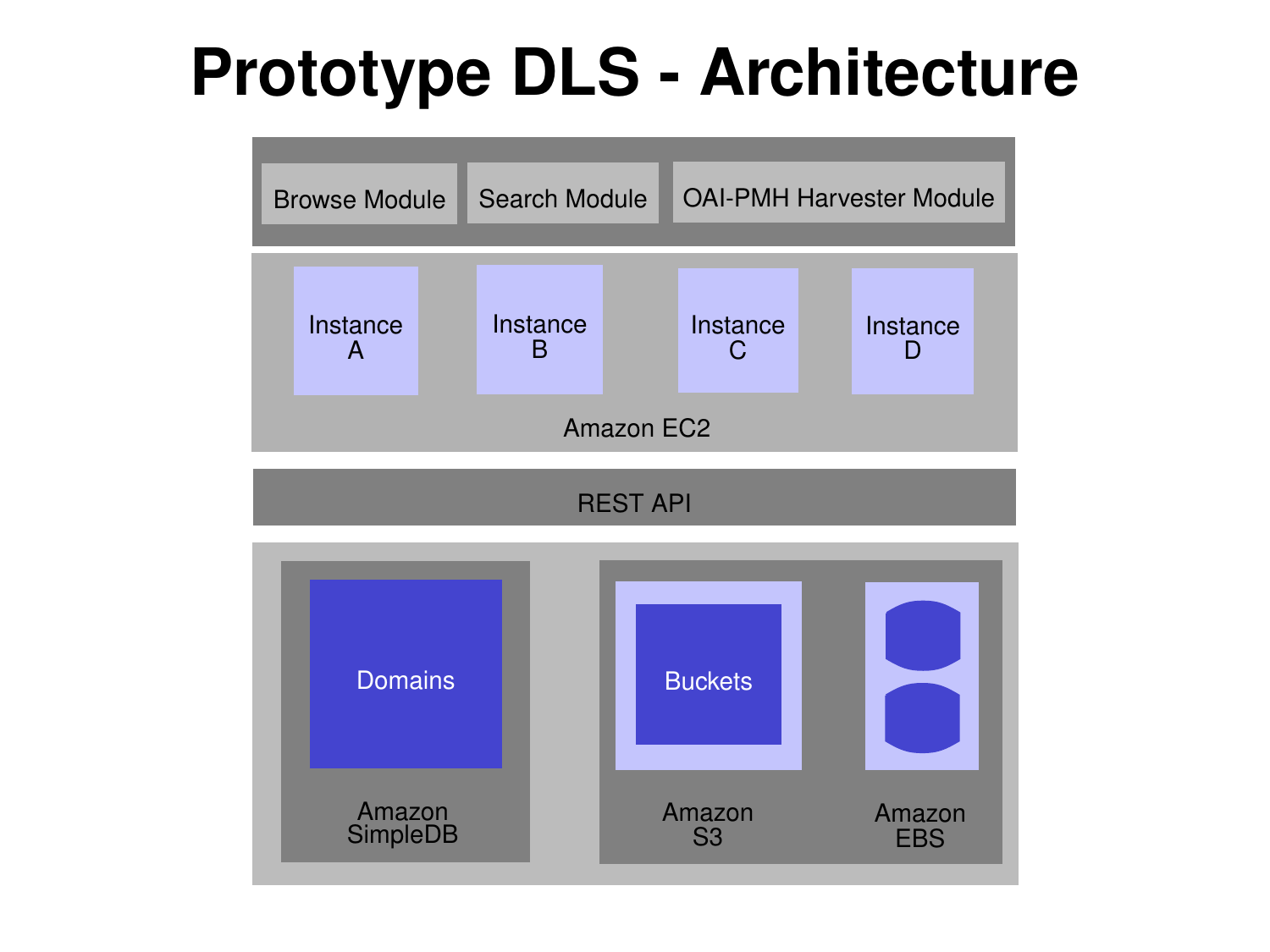## **Prototype DLS - Services**



■ Two typical DL services, accessible via publicly available Light-weight process Web interface

- Browse module—enable access through gradual refinement
- $\Box$  Search module—enable access through search queries
- OAI-PMH endpoint used to ingest data into collections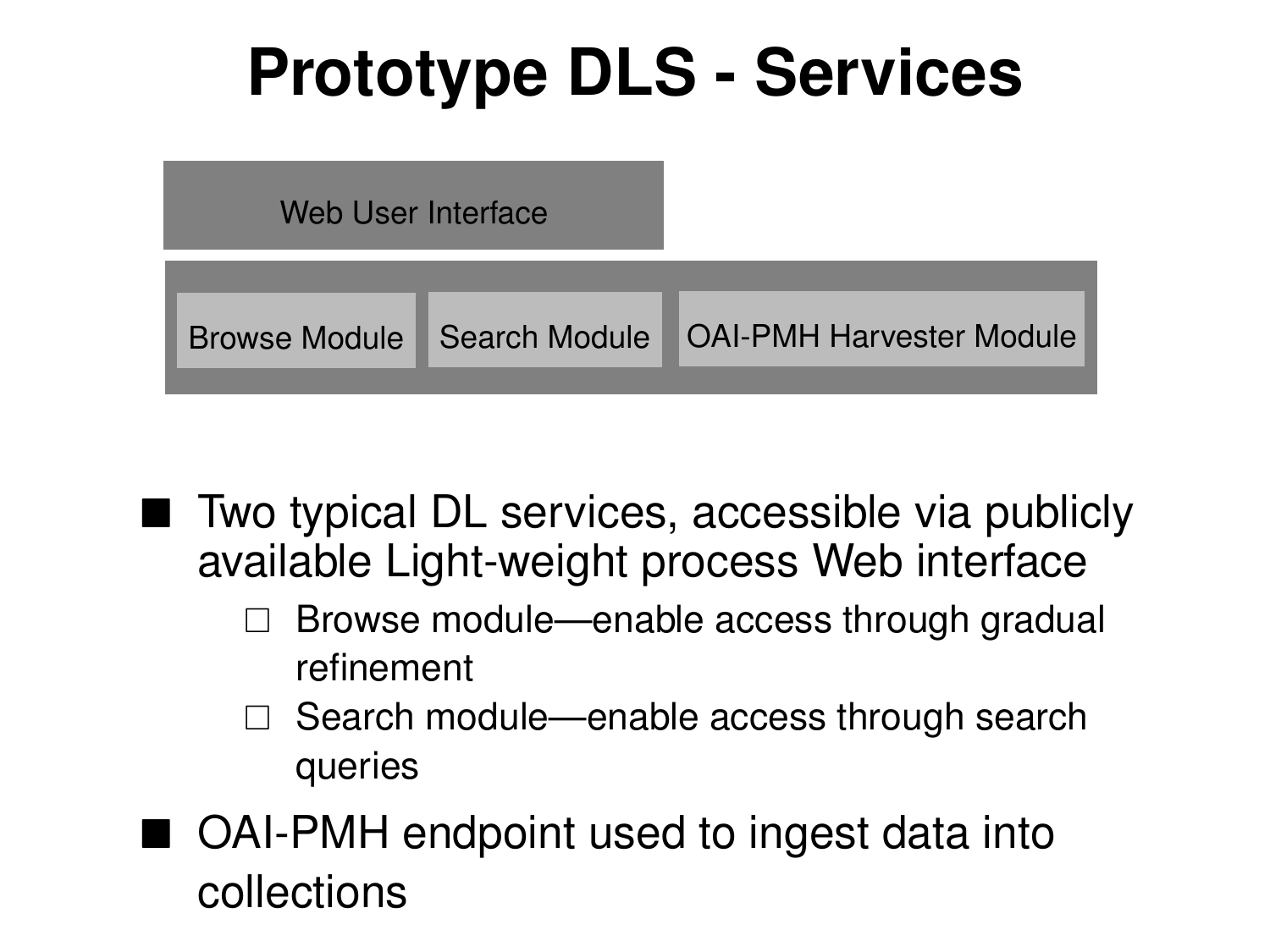## **Prototype DLS - Application Server**



- Amazon Elastic Compute Cloud (EC2) to provide sizeable computing capacity
- 32-bit Ubuntu Amazon Machine Images (AMIs)
	- Glassfish 3.1
	- Prototype DLS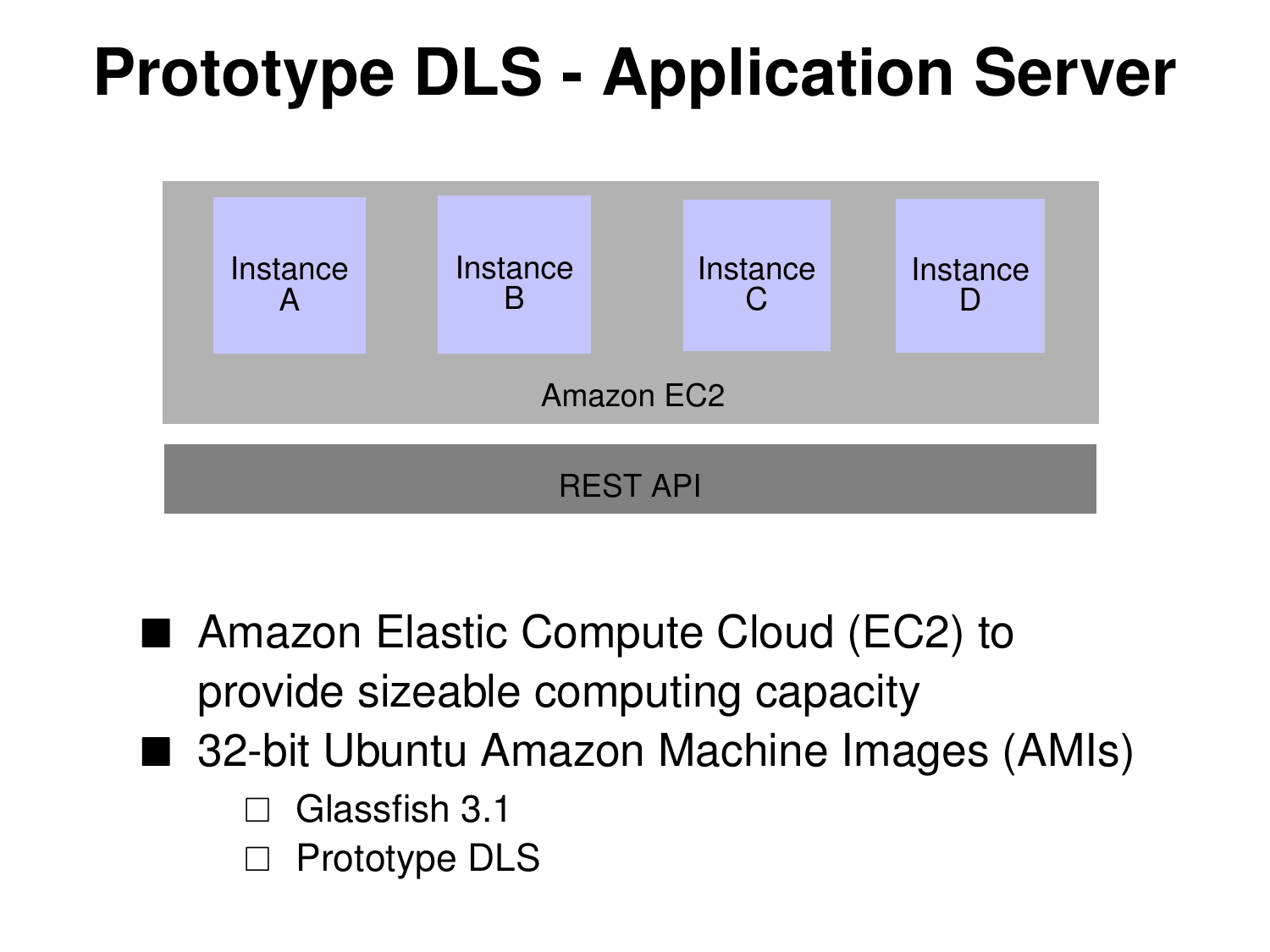## **Prototype DLS - Data Storage**



- Amazon Simple Storage Service (S3) for storage and retrieval of large numbers of data objects
- Amazon SimpleDB for querving stored structured data
- Amazon Elastic Block Store (EBS) to enable storage persistence of EC2 instances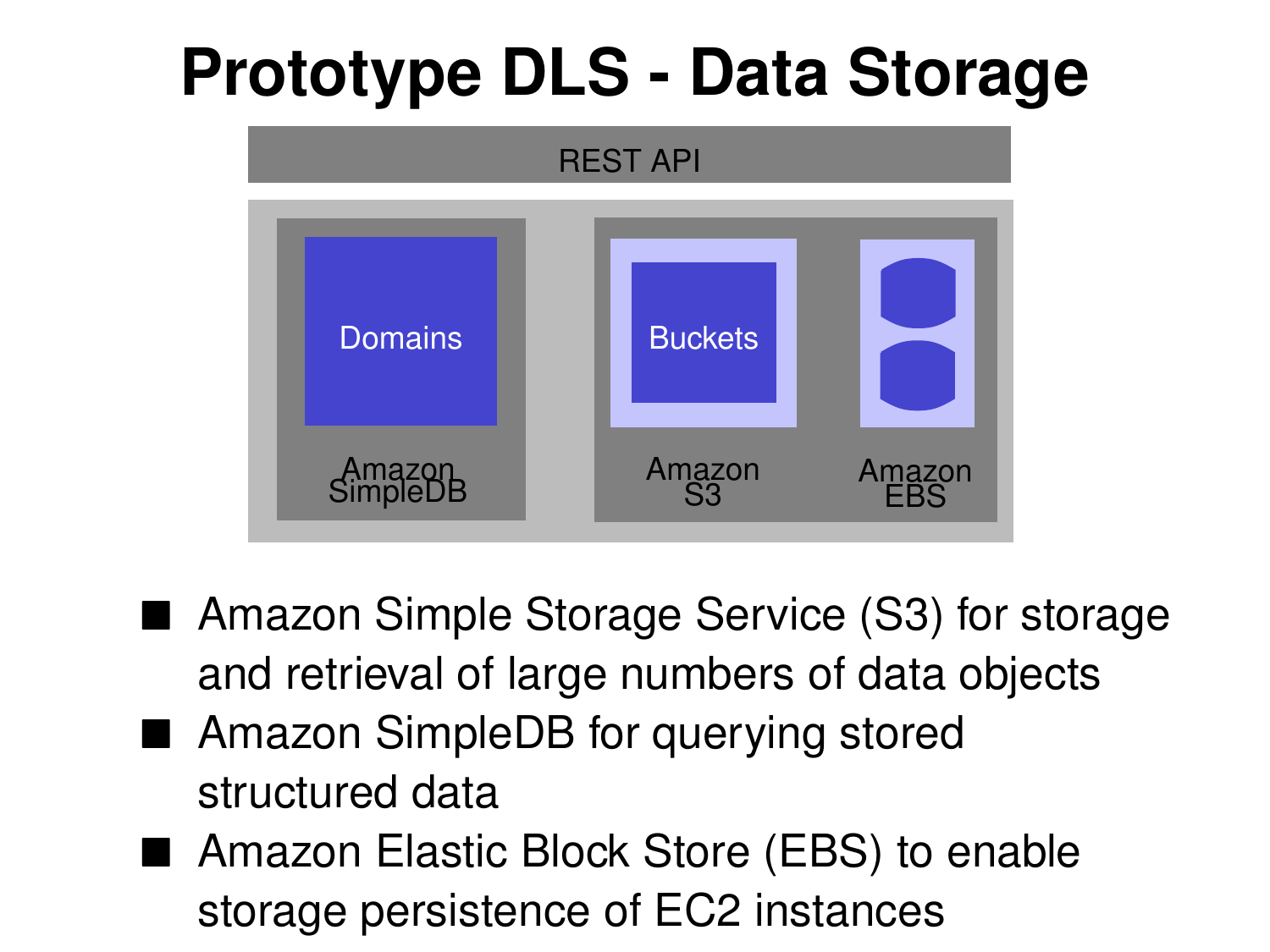# **Evaluation - Experimental Design**

- $\blacksquare$  RQ #2—Is there linear scalability with increasing capacity needs?
- Goals
	- $\Box$  Evaluate potential scalability advantages associated with cloud-based DLs
- Evaluation aspects
	- $\Box$  Data/service scalability and load testing
- Workload
	- $\Box$  Number of user requests, number of users and collection sizes
- **Metrics** 
	- $\Box$  Response time
- Factors
	- EC2 instances, users, requests, collection size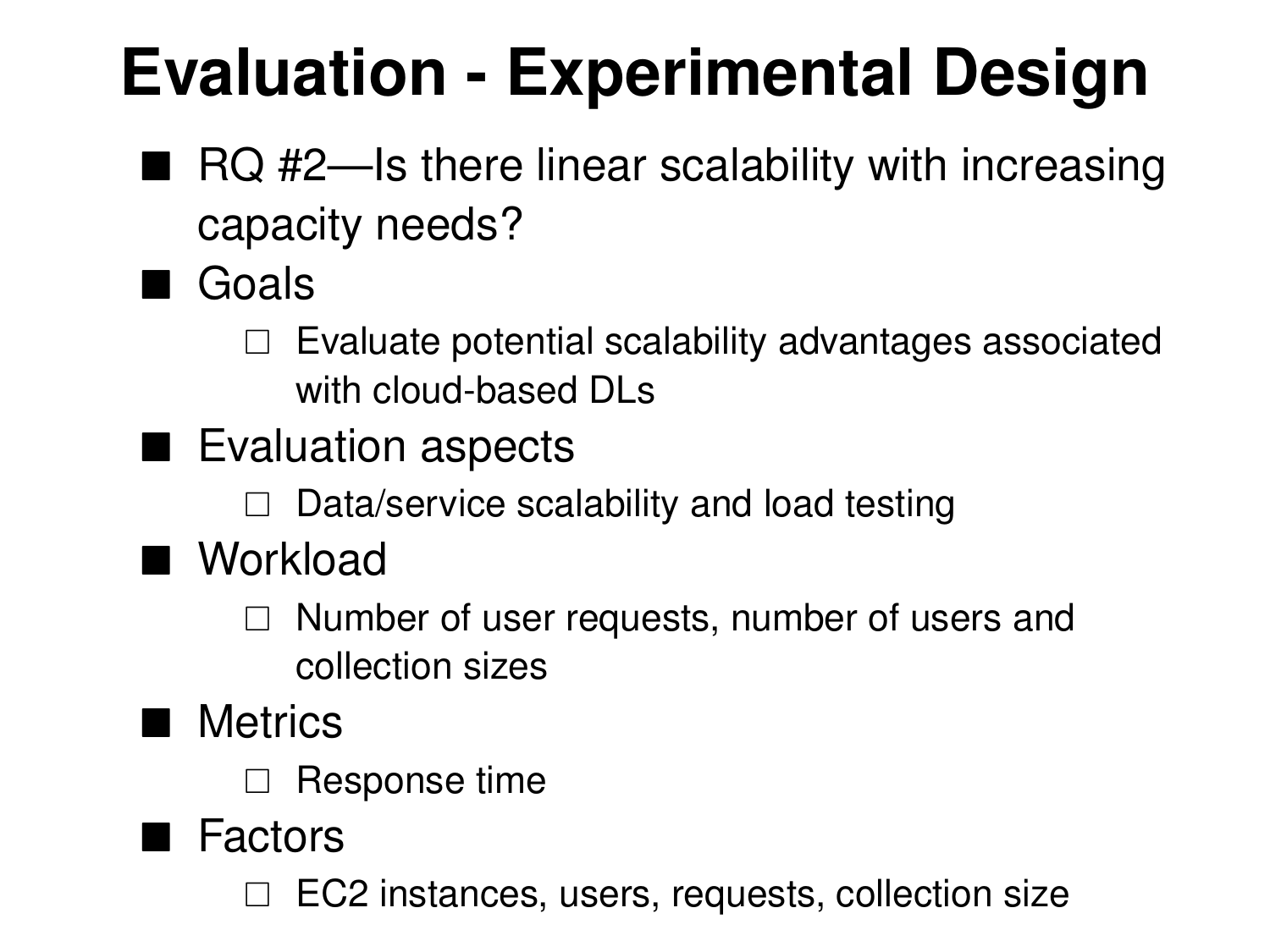## **Evaluation - Experimental Setup**

- Test dataset—NDLTD and NETD portals
	- $\Box$  Ingested using OAI-PMH harvester module
- Execution environment
	- $\Box$  All experimental test conducted on EC2 cloud infrastructure
	- $\Box$  EC2 instance of type  $t1$ . micro used for server-side processing
	- □ 32-bit Ubuntu Amazon Machine Image (AMI) configuration
- Apache JMeter used to simulate user requests
- All measurement results based on five-run averages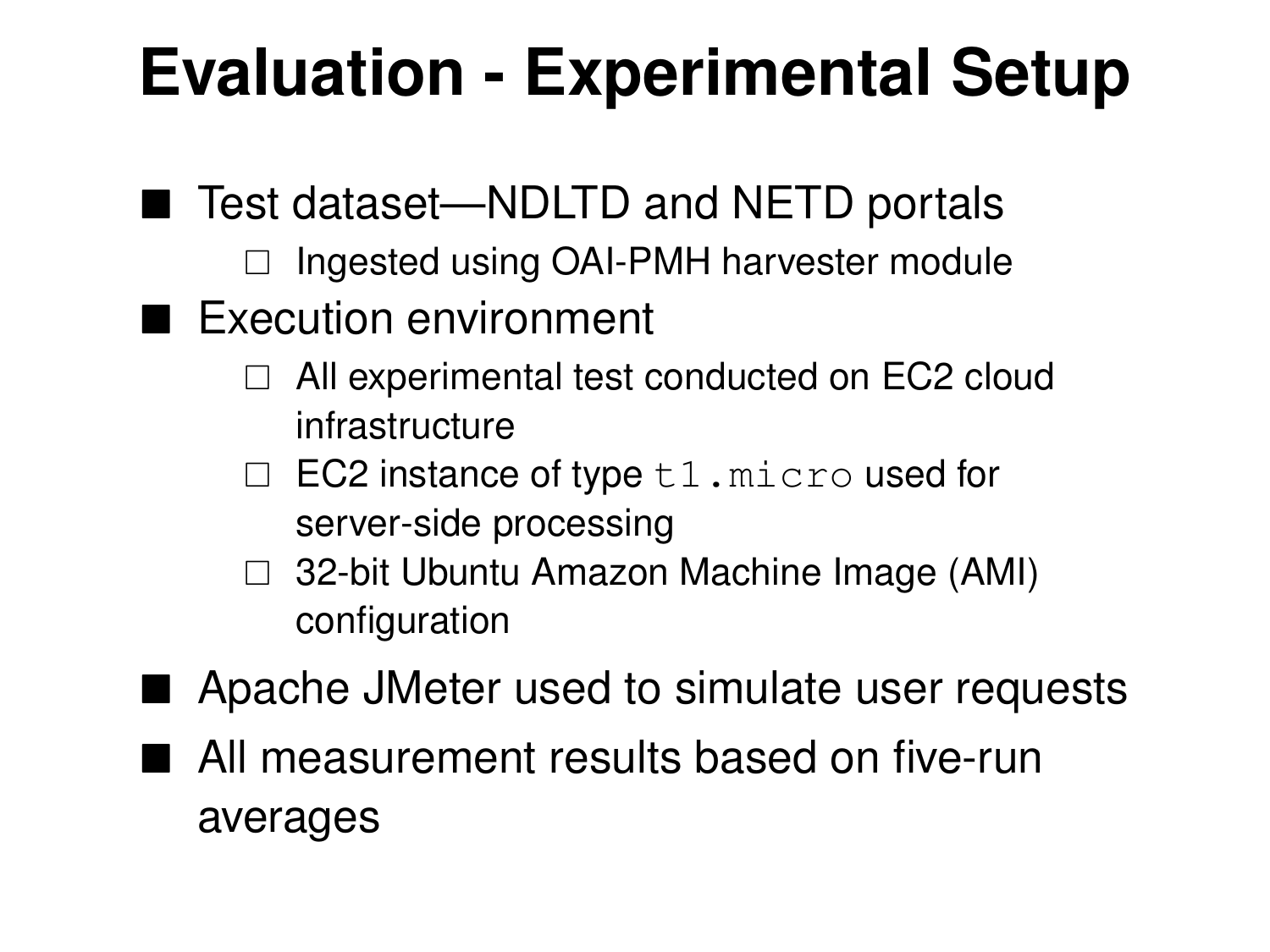## **Experiment #1 - Service Scalability**

- Determine the time taken for browse and search service requests
- Assess impact due to variation of multiple server front-ends
- Methodology
	- JMeter used to simulate 50 users for each Web service, ten times
	- Web services hosted on four identical EC2 instances
	- Experiments repeated at least five times for each service criteria
	- $\Box$  Comparative analysis—browsing categories for browse service—by partitioning requests into blocks of 50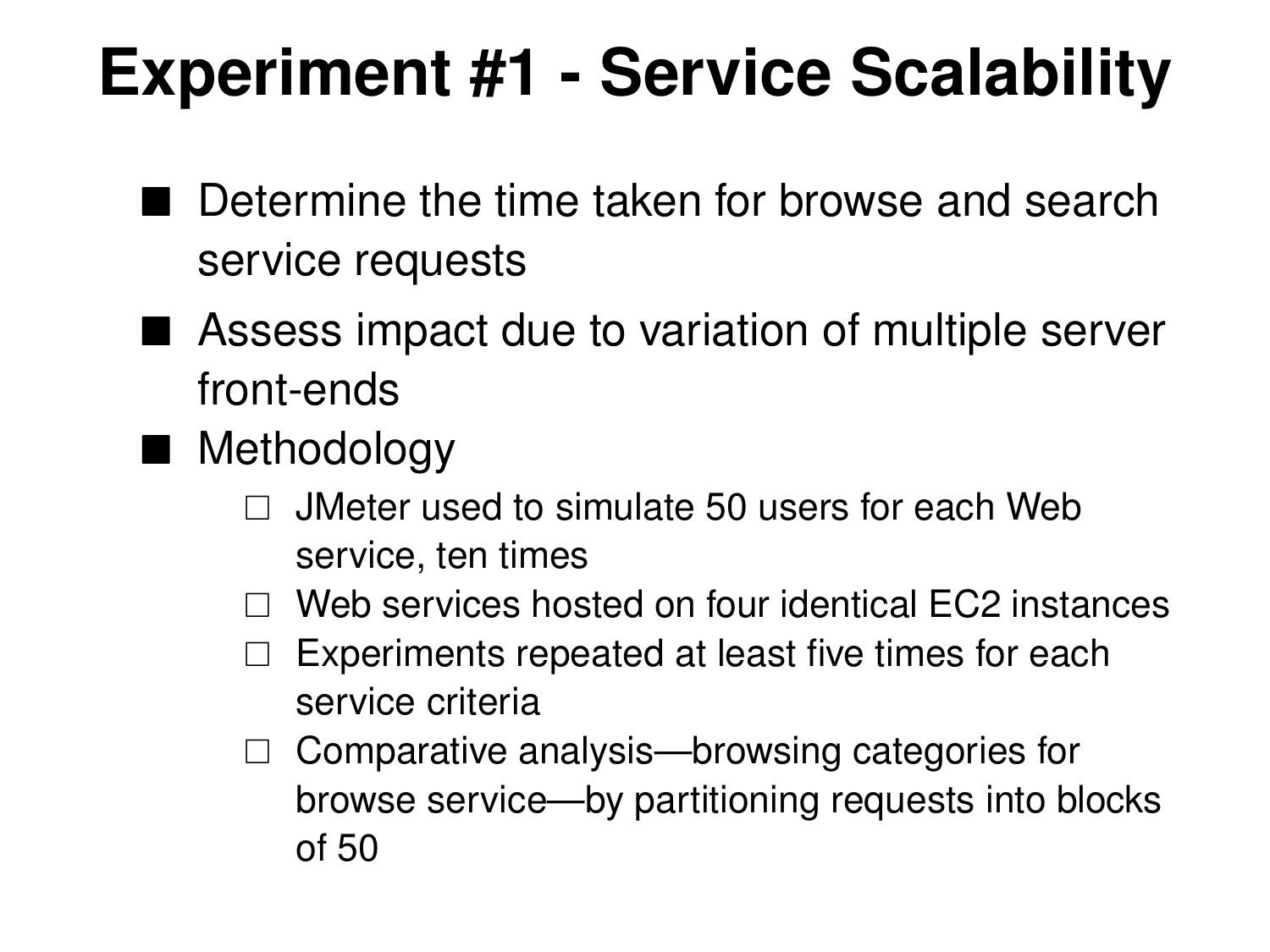**Experiment #1 - Browse Service**

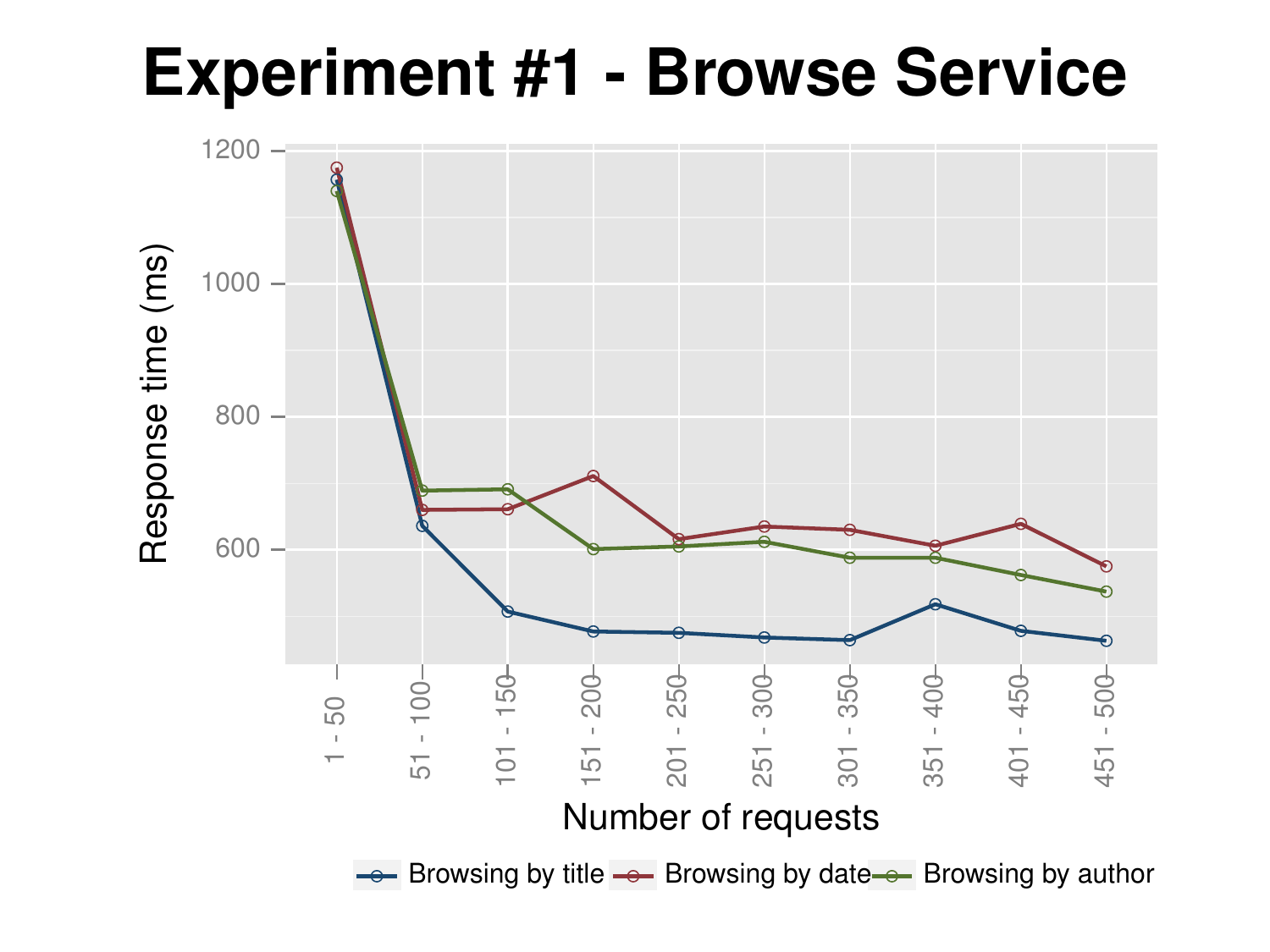## **Experiment #1 - Browse Service (2)**

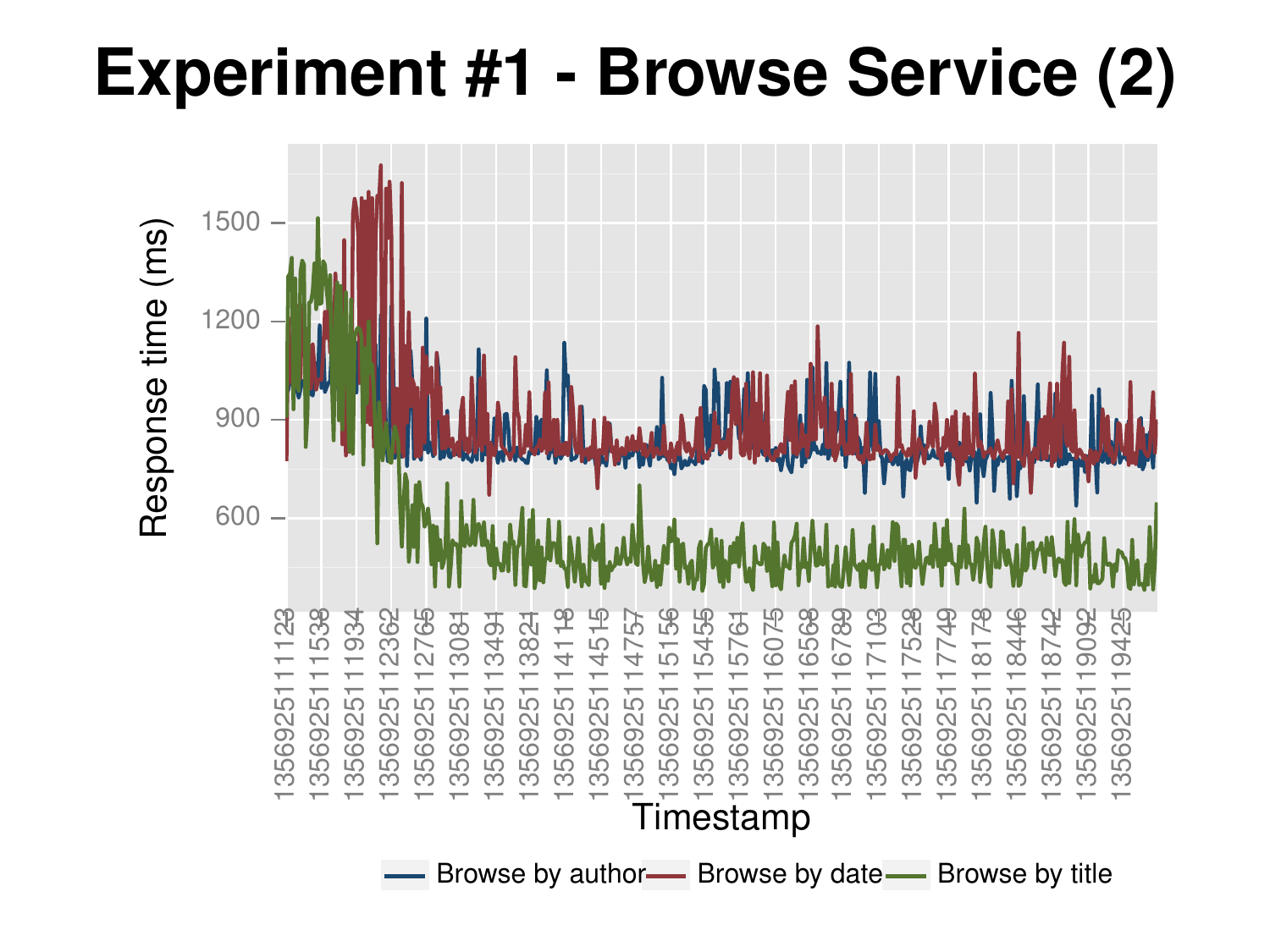## **Experiment #1 - Browse Service (3)**

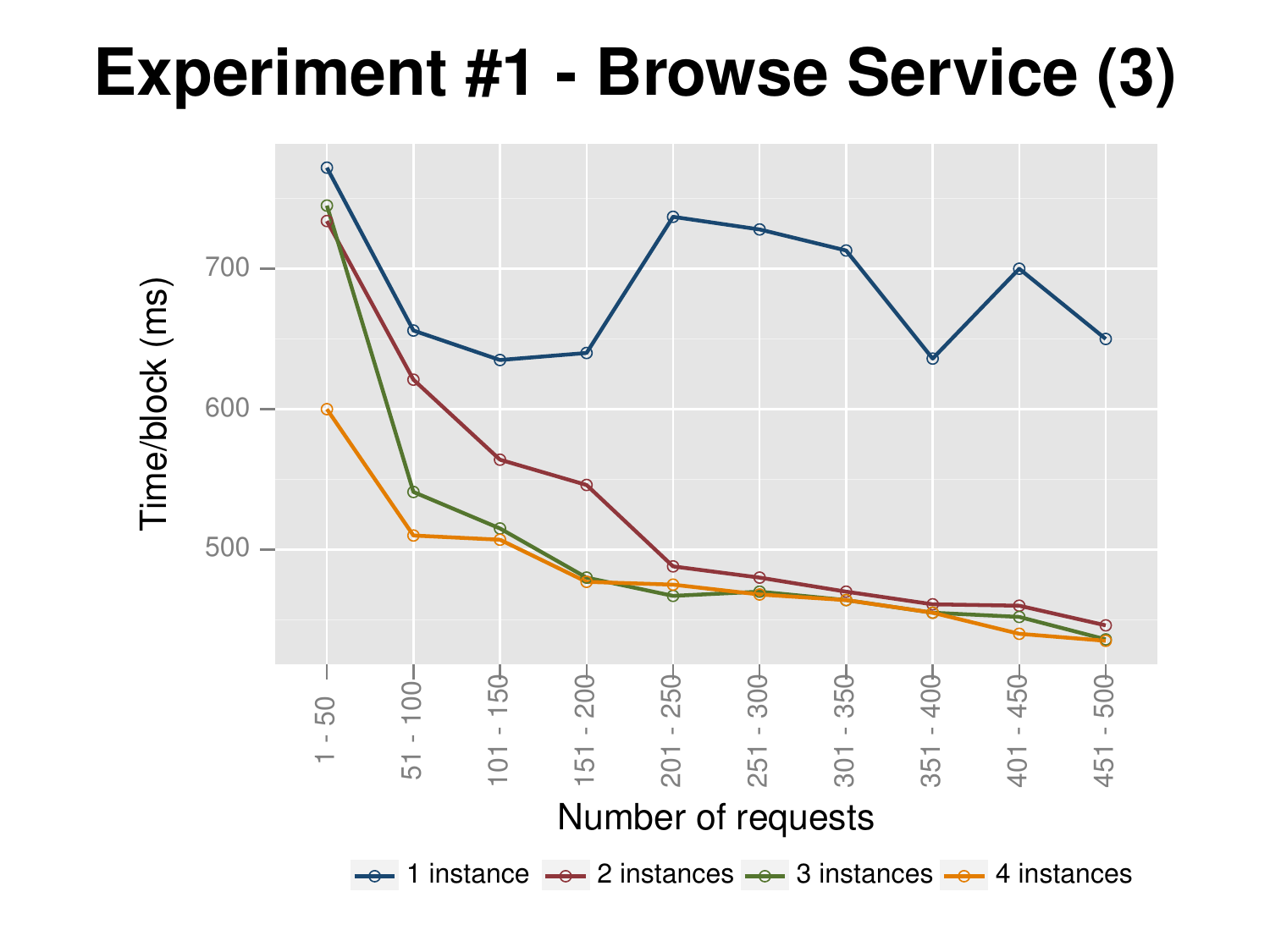## **Experiment #2 - Data Scalability**

- Determine service performance for varying collection sizes for fixed number of servers
- Ascertain if application can cope with increasing data volumes in DL collections
- Methodology
	- JMeter set up to simulate 50 users accessing a Web service ten times
	- $\Box$  Fixed number of identical servers with collection sizes of 4k, 8k, 16k and 32k records
	- Experiments repeated at least five times for each service
	- $\Box$  Comparative analysis by partitioning requests into blocks of 50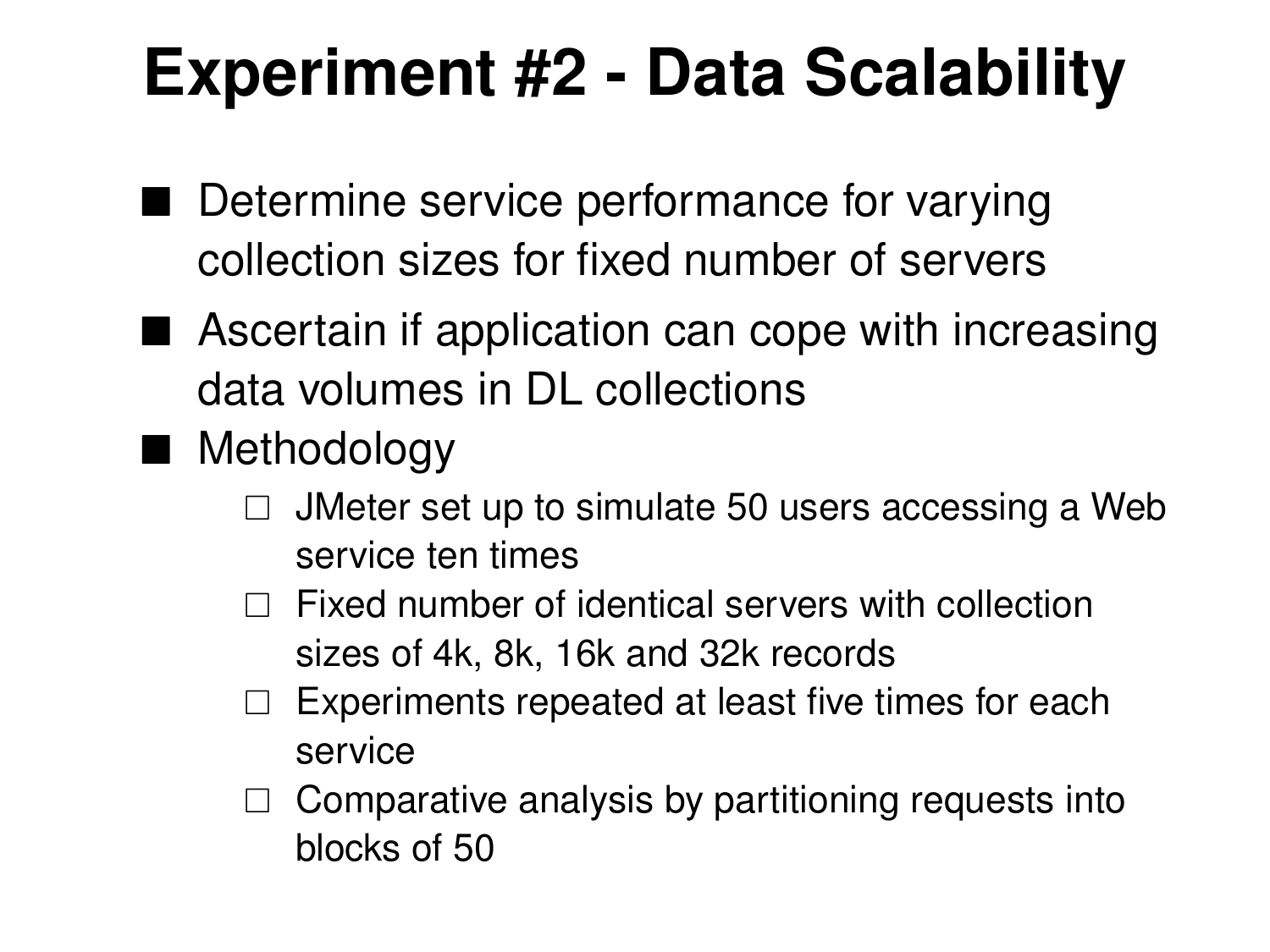### **Experiment #2 - Browse Service**

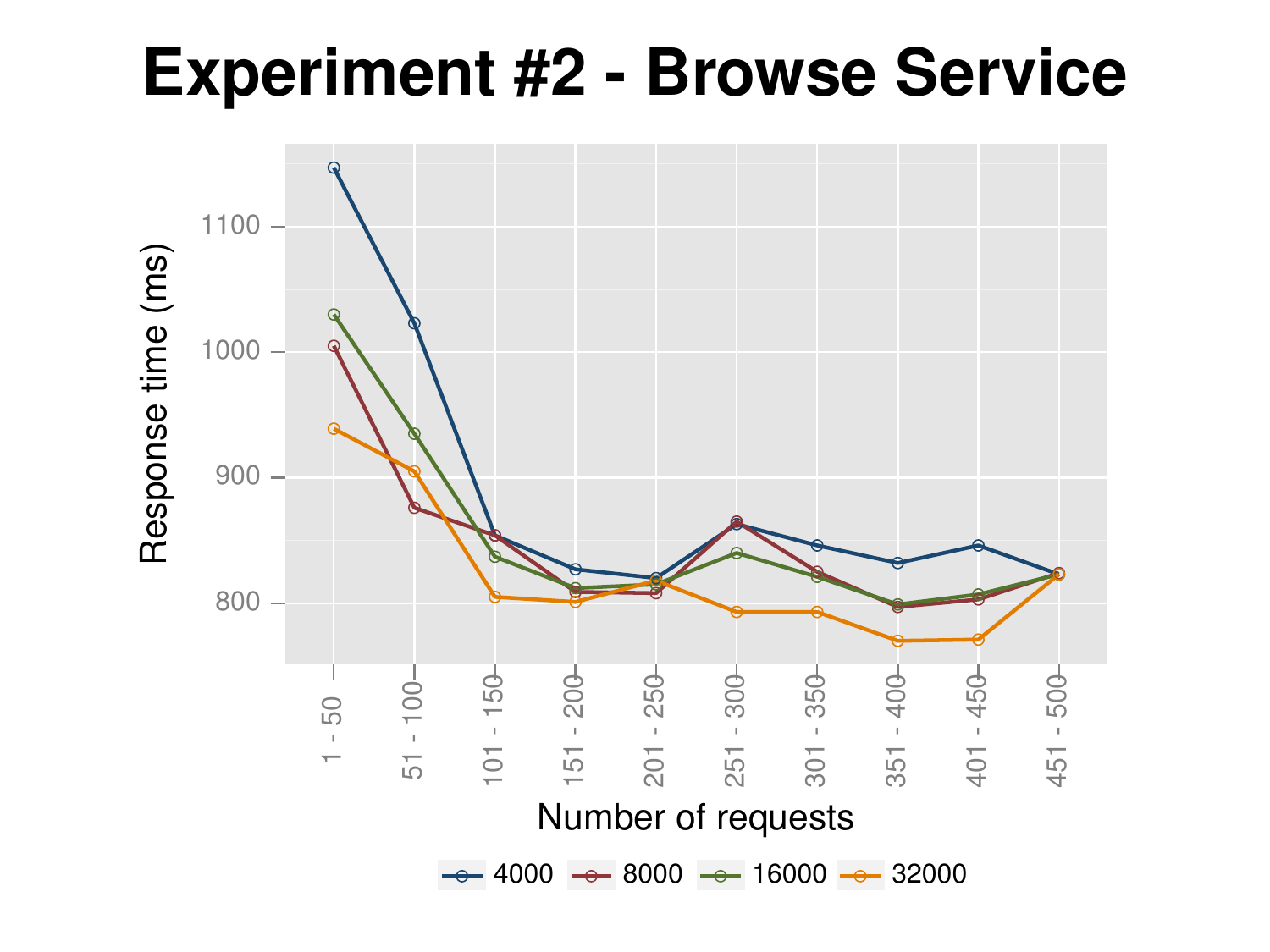## **Experiment #3 - Load Testing**

- Determine volume of requests application could process for increasing concurrent users
- Methodology
	- JMeter set up to varying number of users accessing a Web service
	- $\Box$  Fixed number of identical servers used
	- Initially simulate five users, each accessing a Web service ten times
	- $\Box$  Subsequent simulation of 20, 50, 100, 250 and 500 users
	- $\Box$  Experiments repeated at least five times for each service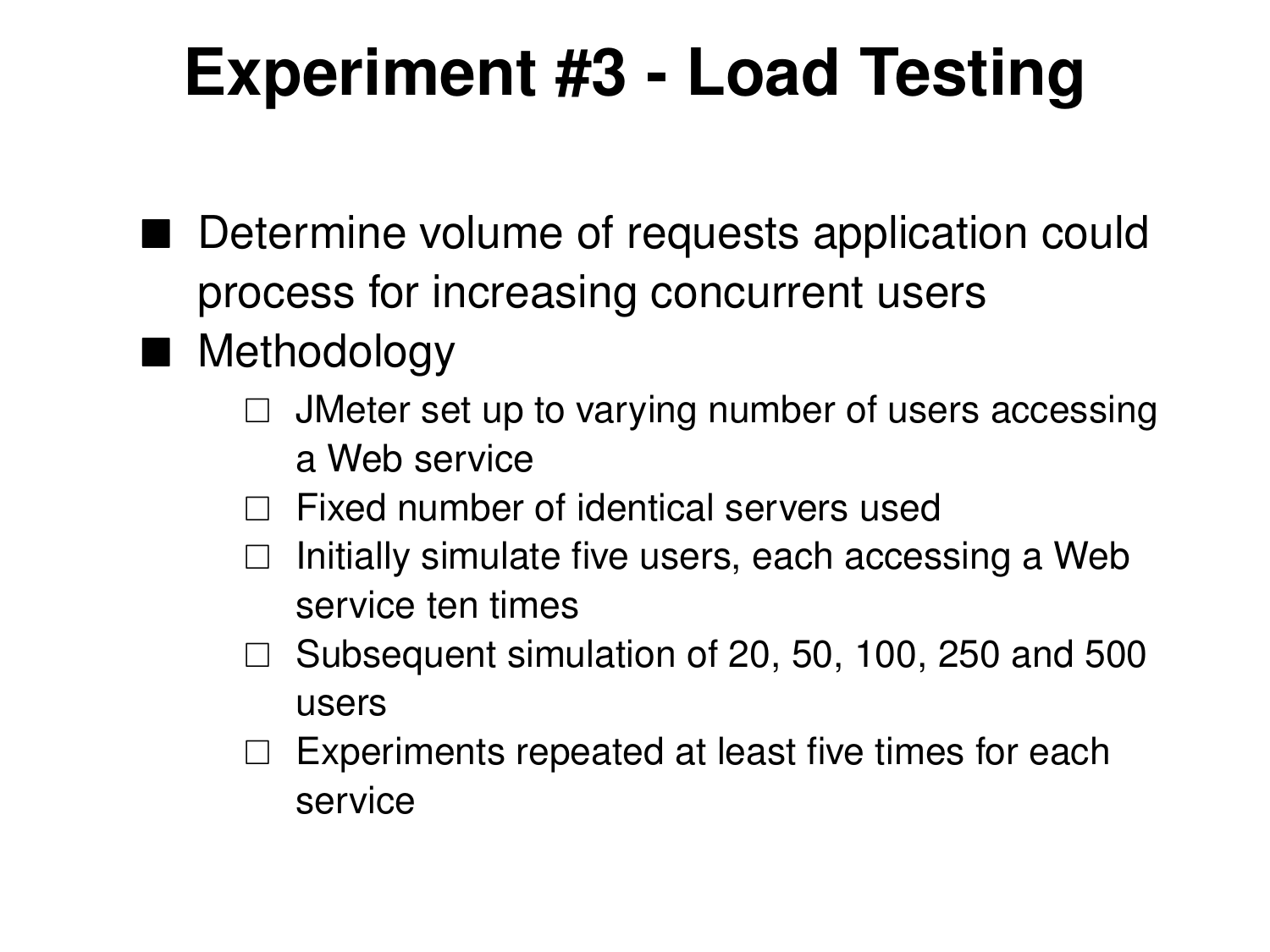### **Experiment #3 - All Services**

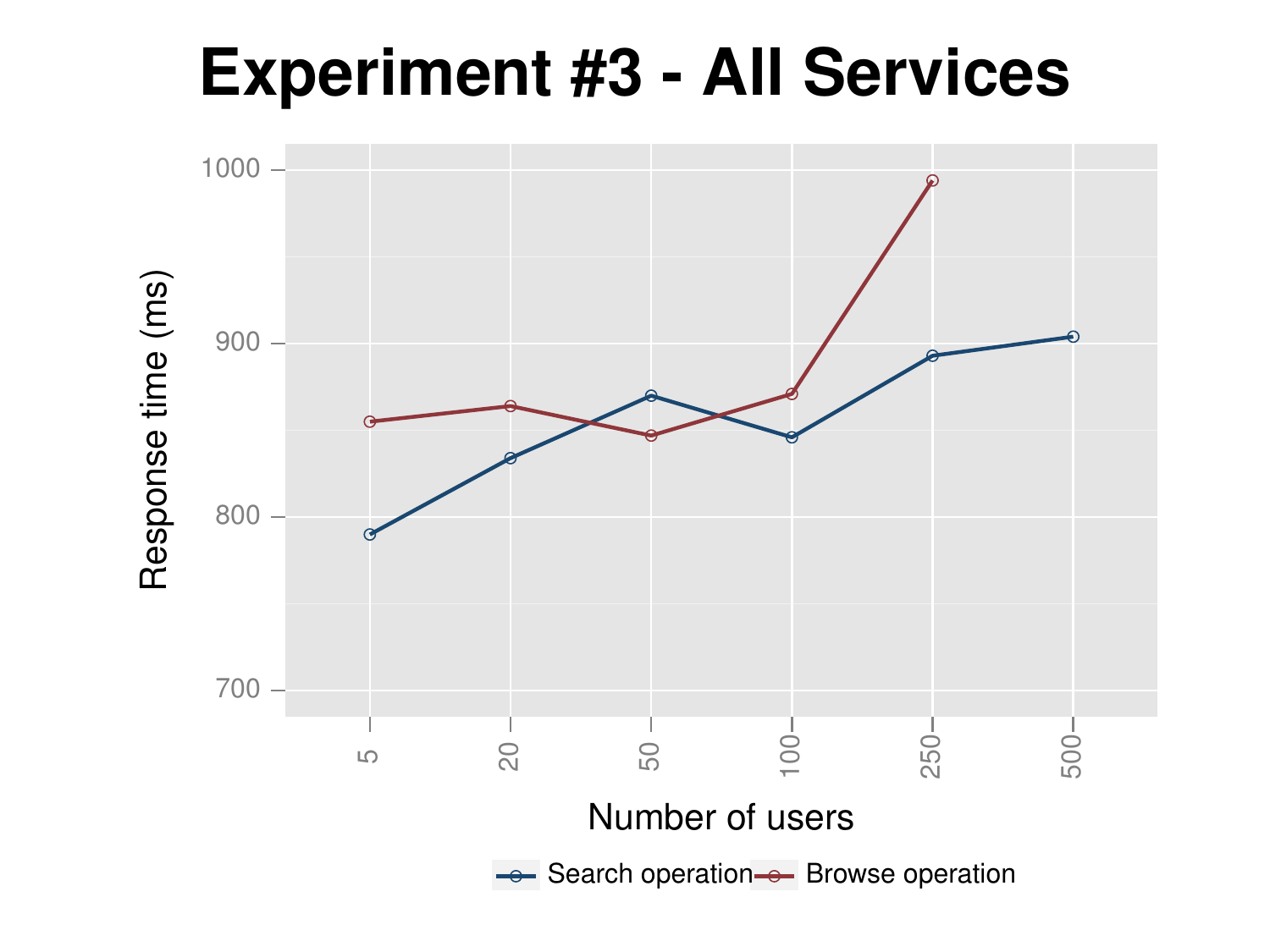## **Conclusion**

#### ■ Key findings

- Redesign of application architectural components to conform to cloud service architecture
- $\Box$  Results indicate that response times are not significantly affected by request complexity, collection size or request sequencing
- $\Box$  Noticeable time taken to connect to AWS—ramp up time
- Study Limitations
	- Single EC2 instance type—t1.micro—used
	- Cloud service vendor
	- Experimental dataset size
	- $\Box$  Query optimisation
	- Synthetic load used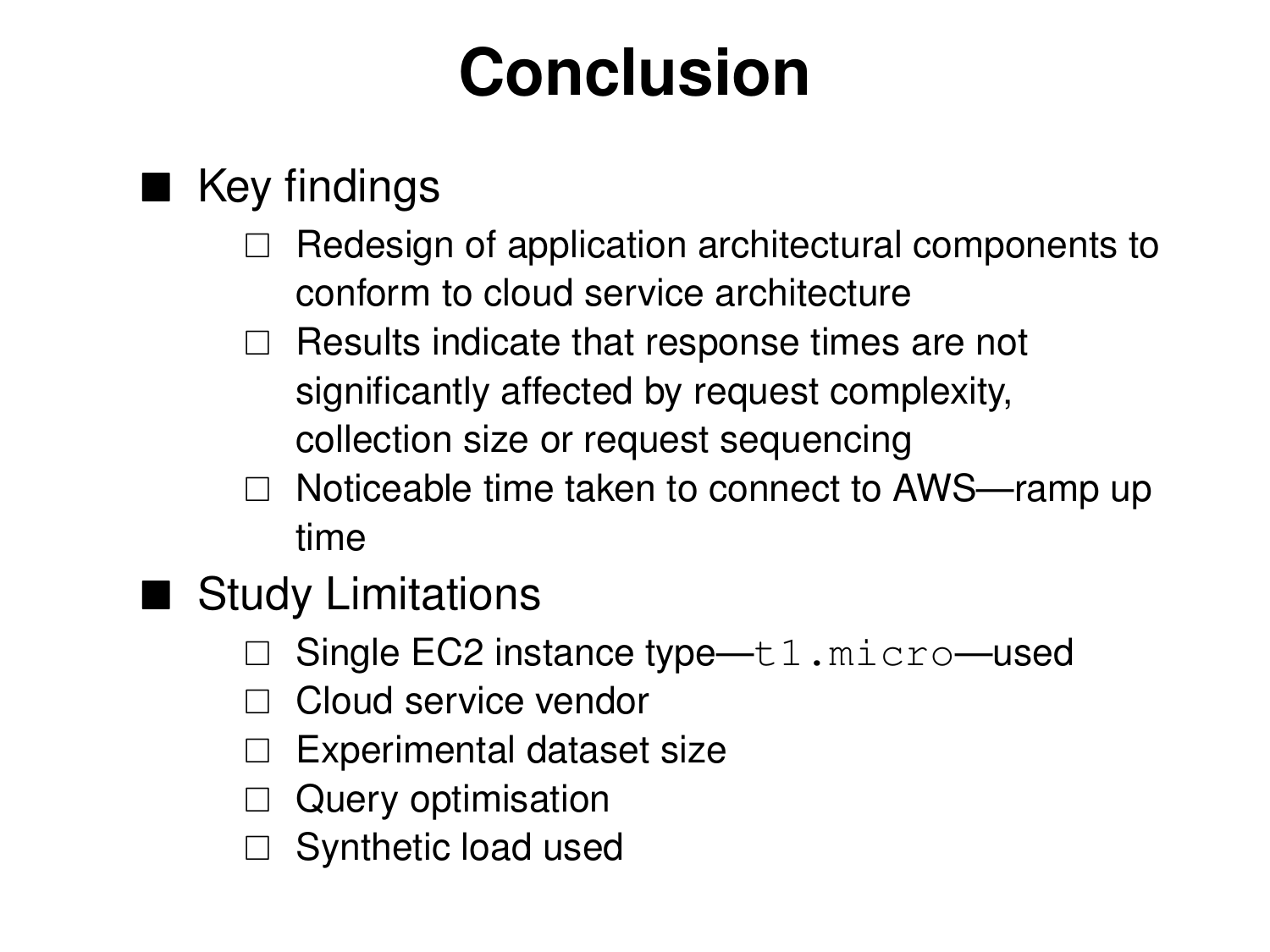# **Bibliography**

- Hussein Suleman (2009). 暈 Utility-based High Performance Digital Library Systems.
- 暈 Pradeep Teregowda et al. (2010). Cloud Computing: A Digital Libraries Perspective.
- 暈 Pradeep Teregowda et al. (2010). CiteSeerx: A Cloud Perspective.
- Byung Chul Tak et al. (2011). 暈 To Move or Not to Move: The Economics of Cloud Computing.
- H Jinesh Varia (2011).

Architecting for The Cloud: Best Practices.